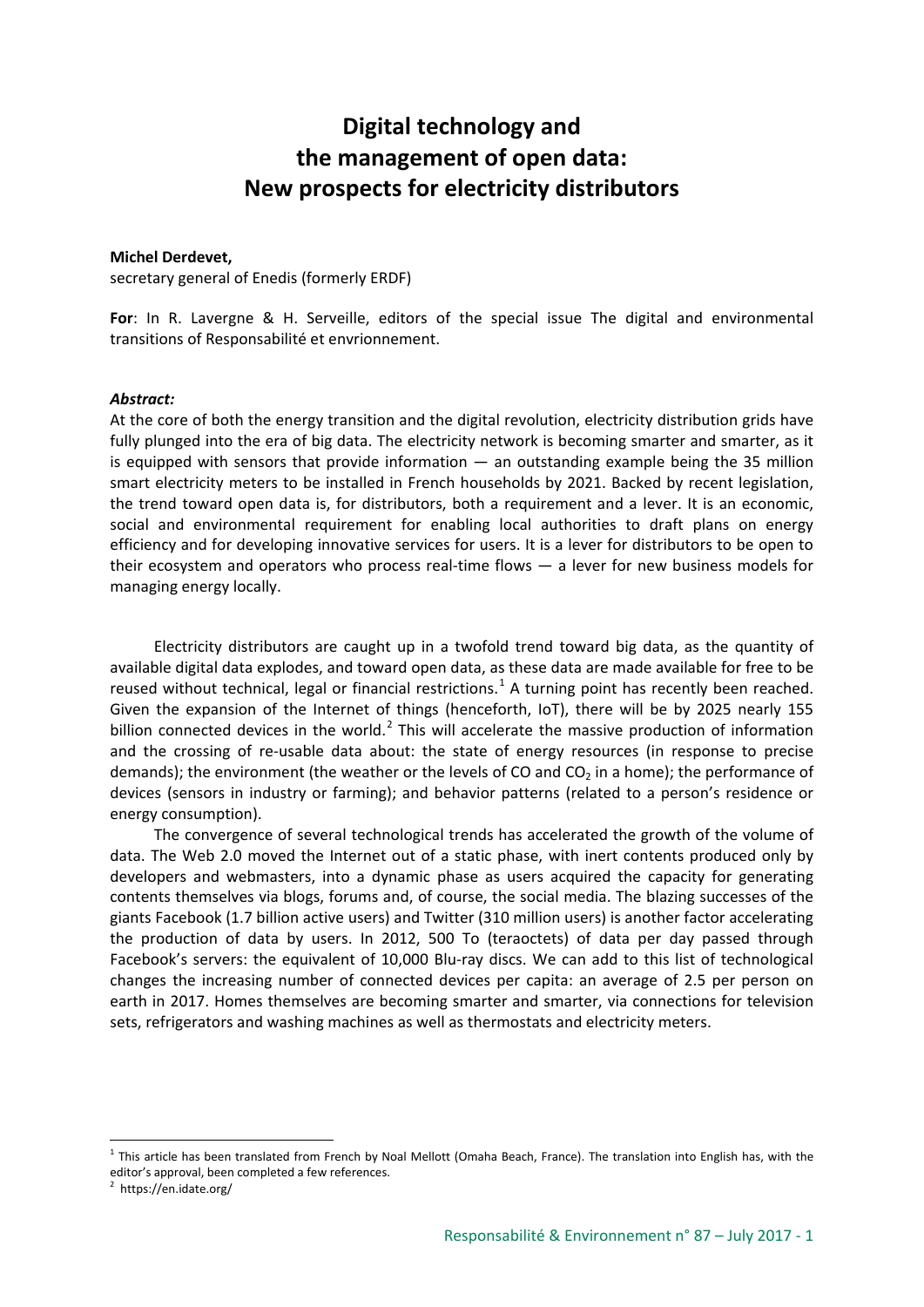The IoT will, of course, reach far beyond households. Nearly all the equipment (motors, landing gear, flaps…) used in airplanes are connected to the Internet and produce data. According to Virgin Atlantic, a Boeing 787 generates nearly 0.5 To of data per flight. Sensors have also invaded assembly lines in factories, while cities are becoming smarter and more connected. Another example from the United States: UPS has a new system for routing its vehicles based on a real-time analysis of the data generated by the drivers and their vehicles. The firm thus saves time, money and fuel, and gains a real competitive advantage.

Given the general awareness of the value of big data, the rules applying to competition will be upended. Information has passed over a threshold: data used to have a support function, but are now a strategic asset. This deeply affects organizations. Corporate strategies will be increasingly "data-driven", since big data is a driving force for producing innovations and new business models. Tomorrow's firms will be "quantitative", in direct contact with their environment, constantly evolving; and data will be their most precious asset.

The energy sector and its big infrastructures are not sheltered from this upheaval. The electricity grid will be smarter tomorrow than today  $-$  equipped with sensors that provide information to users. For this reason, the installation by 2021 of 35 million smart connected meters will be the key to multiplying by a factor of from 2000 to 4000 the information on electricity consumption that will become available to consumers. The utility of this smart meter, Linky, depends on the optimization attained thanks to it and the development by third parties (external to energy distributors) of value-added services, in particular for efficiently monitoring the steps taken to control energy consumption. For these third-party services, the key issue will be how to draw profit from consumption data and from features developed down the line from the meter. This calls for facilitating the access to data, boosting their use, developing more applications and creating the conditions for a profusion of services around Linky. At the same time, it entails fully assuming the role of a trusted third party, who guarantees the protection of the consumer's data. Linky will open access to real-time flows of data via information and communications technology (henceforth ICT) for monitoring and controlling appliances and devices (via eight switches for plugging into the meter a range of additional features). Using the features down line from Linky will demonstrate the interoperability of components and thus confirm that the right technological and industrial choice has been made.

Open innovation also lays the conditions for many other useful applications for optimizing grid management. Enedis has invested in the Sogrid project in Toulouse for installing chips (low-rate sensors from Sigfox) at different places along lines in order to obtain real-time information about the grid's state. Through a partnership with the startup GeoKaps, customers experiencing electric incidents can be targeted via Twitter and immediately receive personalized messages.

All the data generated and managed by electricity distributors are to be rendered to three precise categories of users: the grid itself (for honing management, improving performance and ensuring the security of the electricity supply in the areas served); customers (to whom Enedis is already providing data on their consumption and the state of the grid); and public authorities (who use aggregate — anonymous — data for local plans for improving energy efficiency).

It is in the interest of electricity distributors to take part in this revolution. They obviously have the expertise: the information systems and the capacity for continuously processing, storing and certifying  $-$  from a neutral position and under the control of public authorities  $-$  the flow of big data.

Six activities can be distinguished in the chain of electricity data: producing and collecting the data; extracting and cleaning them; transmitting and storing them; assimilating them; analyzing and interpreting them; and the customer interface. The first three are, of course, the distributor's core activities in information technology (a genuine strategic asset), since they guarantee that the raw data have been classified and safely stored. Bearing in mind the weight carried by the GAFA (the web giants: Google, Apple, Facebook and Amazon), this is no light detail.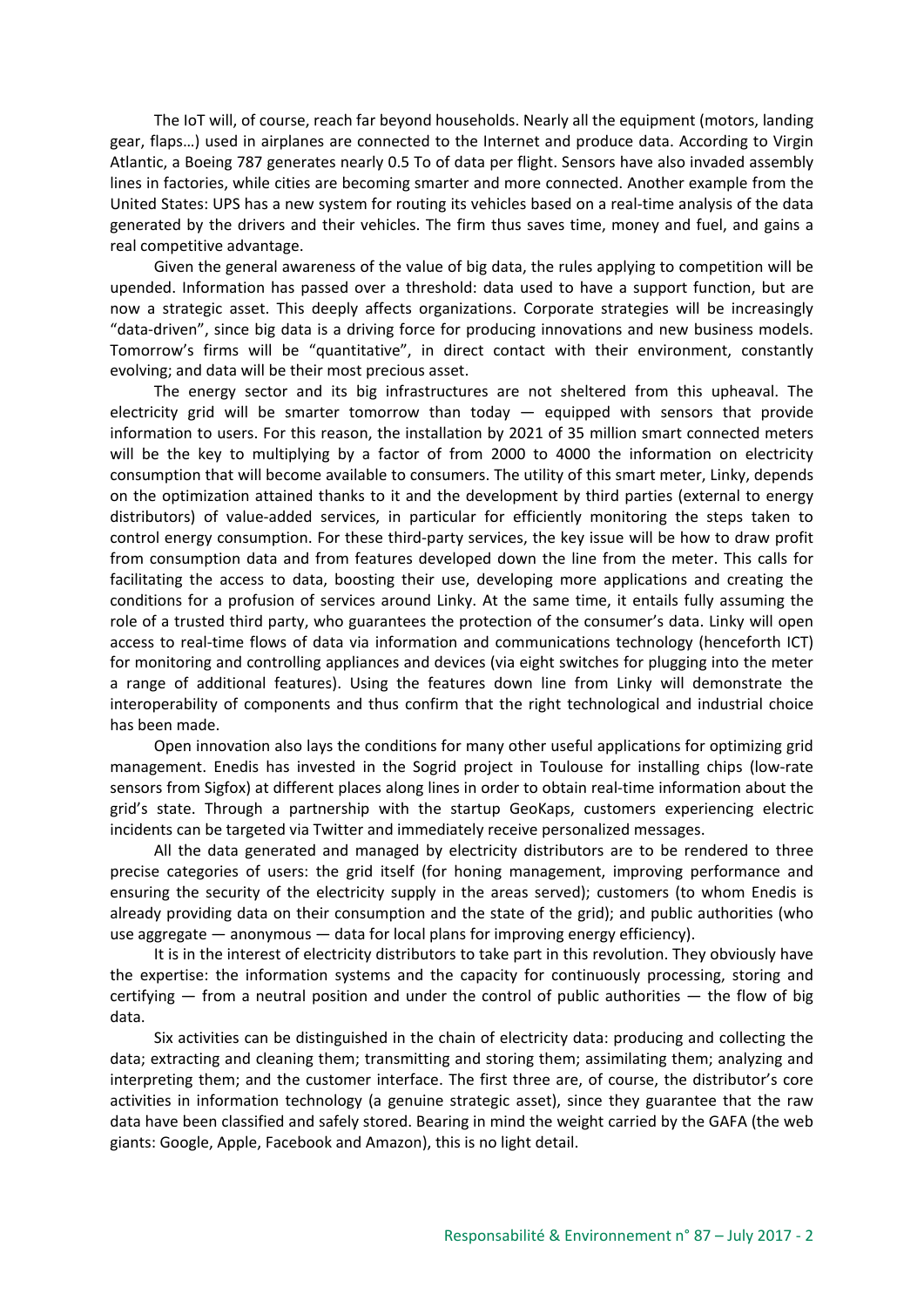Various types of platforms (technological, service-oriented, organizational) will provide the material evidence that the managers of electricity distribution grids are involved in these data activities. Despite this variety and the fact that they have been built with various partners, these platforms share several characteristics. $3$  For one thing, they are places for multiple (virtual or physical) exchanges with a minimum of intermediaries. For another, they rely on technological tools for the rapidity and security of exchanges. Finally, they assemble information on numerous activities or sectors. Building a data platform usually calls for skills and know-how about how to assimilate data from several sources, whether only internal or crossed with data from external sources. Cooperation can open the access to third-party data sources and help enhance the value offered to the platform's users.

Enedis quite clearly has the expertise and the position for pursuing its ambition to be a genuine data operator. The firm is already developing several innovative platforms with local authorities. One of them is the prototype Synchrone, for providing information on the volume of electricity consumed from, and uploaded to, the grid in Mené, Brittany. $4$  The project Dethermalisation intends to analyze the correlations between the current demanded from the grid and outside temperatures on Yeu Island over a four-year period. The prototype Pointe Maille will provide data about peak power on the grid to the urban areas of Lyon and Grenoble.<sup>[5](#page-2-2)</sup> Algorithms and professional expertise will be used to analyze and interpret the data from the platform so as to propose services (usually, applications) to users. This opens unlimited new possibilities not only for assisting decision-making, acquiring knowledge and optimizing activities but also for making innovations.

Thanks to the real-time management of data, electricity distributors will be modern services adapted to their times, the 21st century, and capable of backing the new models for locally managing energy (the consumption of self-produced energy, decentralized production, etc.). Their job will be to place the data at the disposal of stakeholders in time-to-market and in accordance with standards.

The information produced will be decisive for designing and improving, as part of an ongong process of innovation, new services for consumers and, more broadly, citizens. Thanks to ICT and Internet, a new "energy economy" is arising out of an ever finer knowledge about how customers use energy. It is going to upend the usual intermediaries in the value chain in electricity.

In this new context, the managers of power distribution grids must modify, all at once, their position, assignments and methods. From being grid managers, they must *mutatis mutandis* become local systems managers, the leading actors in integrating decentralized resources and the new uses associated with them (*e.g.*, recharging the batteries of electric vehicles).

Consumers are calling for this transformation. According to a study by Harris International however, nine out of ten persons in France think they are poorly informed about how firms use their data; and only 37% feel that firms and public organizations are using the data in their hands " responsibly" and "reasonably".

For distributors, the transparent release of data for everyone's benefit is both a requisite and a lever: a social, economic and environmental requisite for enabling public authorities to perform their duties and for fostering the development of new innovative services for users; a lever that distributors can use to change their organization, adapt to new demands from their ecosystem and become more agile. One thing is certain: the involvement of distributors is essential for developing the new local platforms associated with the many smart grid projects under way.

<span id="page-2-0"></span><sup>&</sup>lt;sup>3</sup> The Conseil National du Numérique (in its memorandum "Plateformes et dynamiques concurrentielles", 2015), has defined a platform as a service intermediary in the access to the information, contents, services or goods edited or provided by third parties. <sup>4</sup> Mené is one of the first "community of communes" innovating in the field of energy and pioneering the label Tepos.

<span id="page-2-1"></span>J.M. CHEVALIER, M. DERDEVET & P. GEOFFRON, *L'Avenir énergétique, cartes sur table* (Paris: Gallimard: 2012). See too: http://www.territoires-energie-positive.fr/.

<span id="page-2-2"></span><sup>&</sup>lt;sup>5</sup> The data will be recalculated per IRIS (Ilots Regroupés pour l'Information Statistique), a geographical unit that, adopted by French National Institute of Statistics and Economic Studies (INSEE), groups approximately 2000 inhabitants.

<span id="page-2-3"></span> $6$  Survey conducted on line between 29 February and 2 March 2016 for Quantmetry.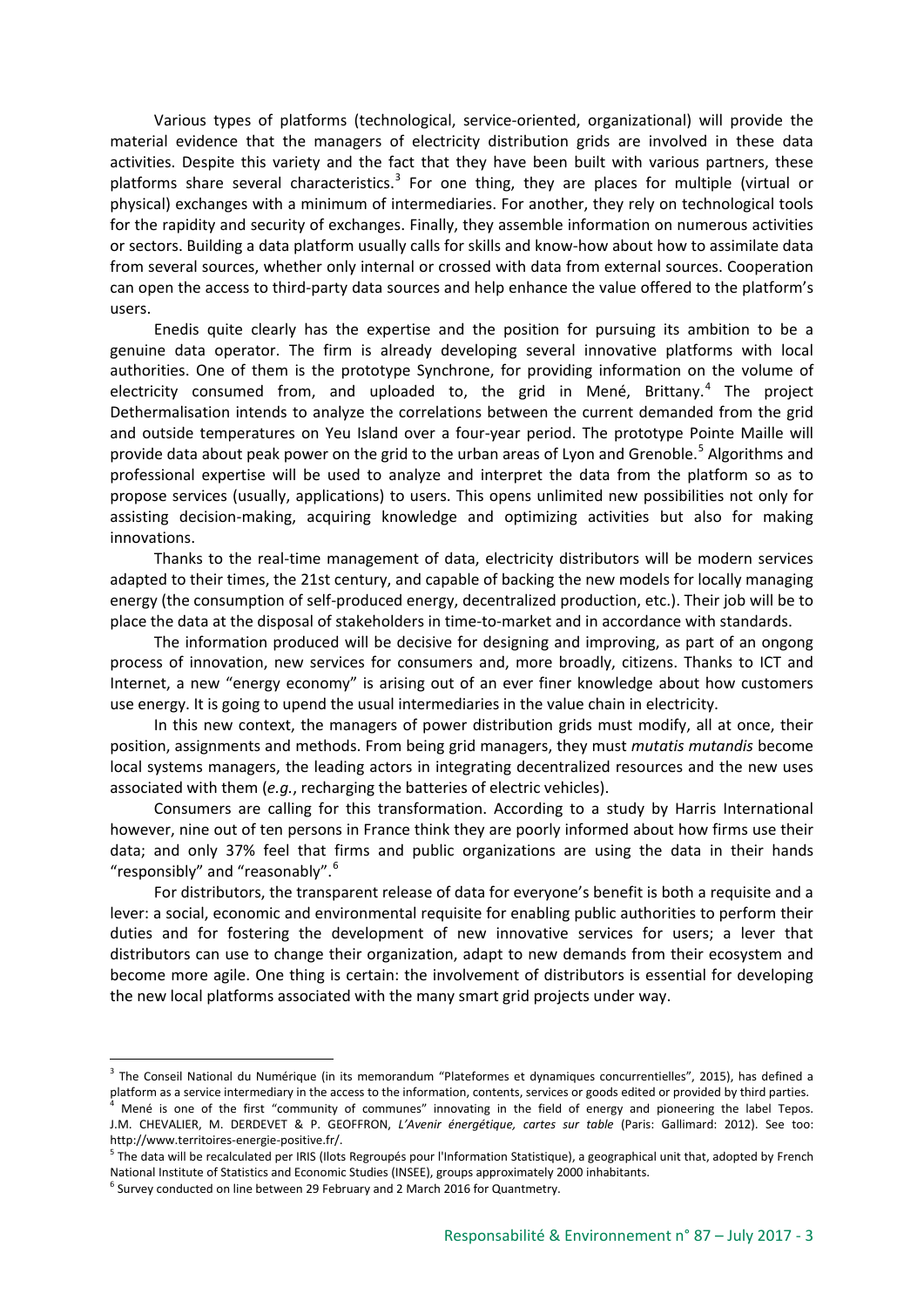Beyond the opportunities offered however, the exponential growth of data also carries risks, whence the need for a legal and regulatory framework for protecting personal data and corporate know-how. Till now, the legal status of data has been tenuous, in particular the conditions for using data and algorithms (artificial intelligence). Many a question crops up. Who owns which data? What does the law have to say about the sharing or exclusive use of data? And what about having a share in the presumed value (current and future) of data? Several legal texts are being drafted or have recently been adopted on this topic.

At the EU level, the European Commission is drafting texts (the fourth Energy Package, the new Market Design, etc.) that recognize and confirm, along side transmission system operators (TSOs), the indispensable role of distribution system operators (DSOs) as *"neutral market facilitators*". [7](#page-3-0)

In France, energy distributors are legally obliged to provide a "*public data service*" spanning the full chain from the collection of data to their delivery to stakeholders. With regard to data collection, articles L322-8 and L322-9 of the Energy Code hold distribution system operators (DSOs) liable for metering, building and running the grid, managing voltage fluctuations and overseeing the grid's efficiency, safety and security. These assignments imply collecting a large quantity of data of various sorts: data from meters, technical data about the grid, customer data, and data on the operation of the electricity market.

Precise legal rules define the DSOs' responsibility for protecting the sensitive data they collect and manage. For one thing, the confidentiality of information qualified as "*commercially sensitive*" (under decree n°2001-630 of 16 July 2001) must be protected in order to comply with the rules and regulations on free and fair competition. For another, certain data processed by DSOs are "personal" (under the 1978 law "Informatics and Liberty") and have to be processed in compliance with strict rules under the CNIL's oversight (Commission Nationale de l'Informatique et des Libertés). Finally, DSOs must also protect data having to do with national security and business confidentiality or trade secrets.

This legislative and regulatory framework has been reinforced recently. These modifications share the same objective: an ever wider communication of the data available.

— The Valter Act of 28 December 2015 establishes the principle that data from the public sector are for free and can be reused (with the exception of data on audiovisual licencing fees).<sup>[8](#page-3-1)</sup>

— In compliance with article 28 of the TECV Act on the "*energy transition for green growth*", Enedis has to provide aggregate annual data on energy consumption to the owners and managers of buildings requiring action in order to control consumption for their occupants.[9](#page-3-2) Article 179 stipulates that annual data (aggregate data on different geographical scales) on consumption and production are to be conveyed to the public authorities who need the data for their duties and to the general public. Enedis thus releases open data on annual consumption by branch of the economy and on annual production by industry and by IRIS.<sup>(5)</sup> Estimates at this level of the heat-sensitive share of consumption are scheduled to be released in 2018; and data on annual consumption at the level of individual buildings will be systematically released as "*open data*" in 2019.

<span id="page-3-0"></span> $7$  The texts of law mentioned hereafter are available via: http://eur-lex.europa.eu/legal-

content/FR/TXT/?uri=CELEX%3A02006R1907-20140410 for the European Union; & https://www.legifrance.gouv.fr/Droit-francais for France.

<span id="page-3-1"></span><sup>8</sup> Act n° 2015-1779 of 28 Décember 2015 available at:

https://www.legifrance.gouv.fr/affichTexte.do?cidTexte=JORFTEXT000031701525&categorieLien=idea.

<span id="page-3-2"></span> $9^9$  Act n°2015-992 of 17 August 2015, available at:

https://www.legifrance.gouv.fr/affichTexte.do?cidTexte=JORFTEXT000031044385.